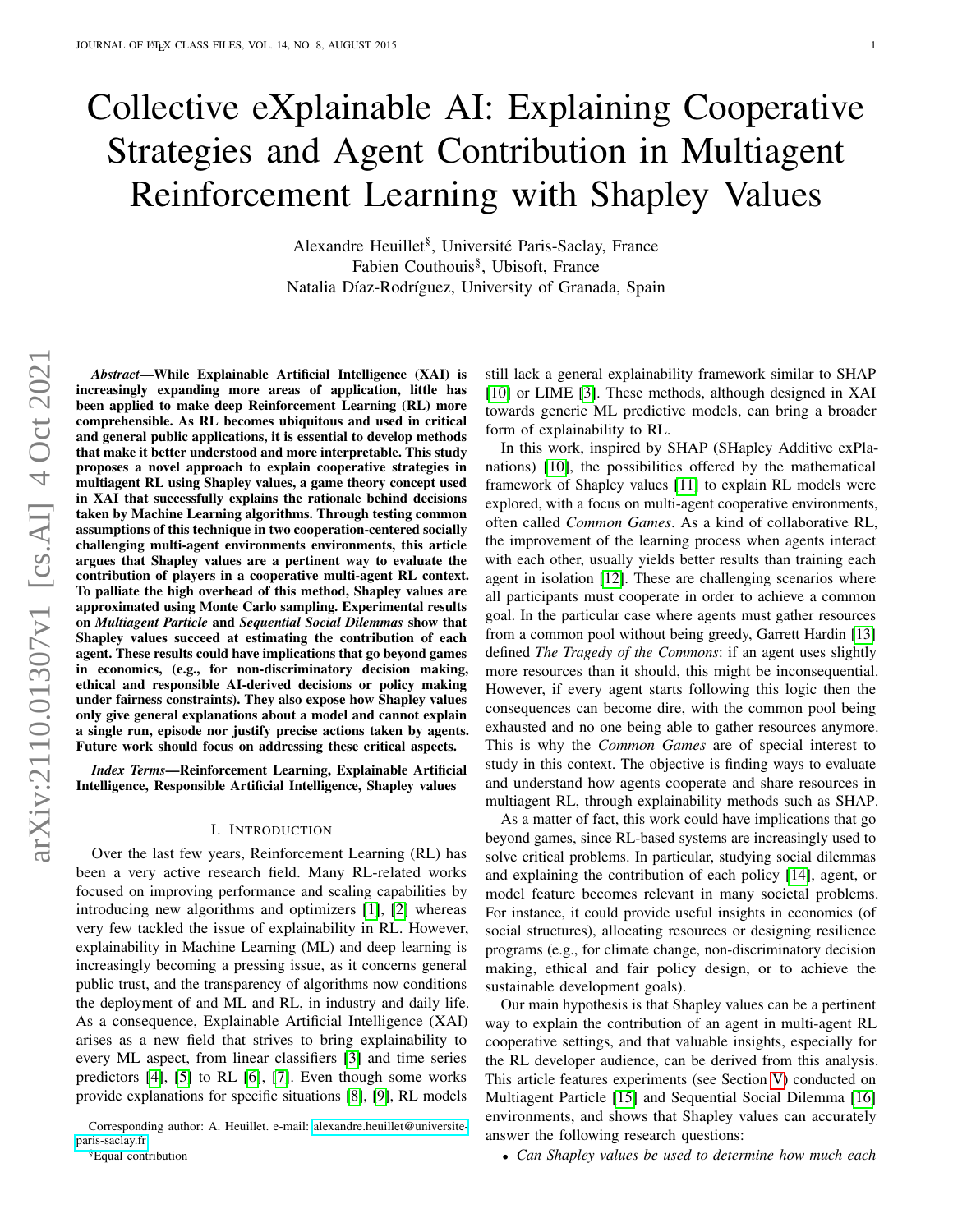*agent contributes to the global reward? (RQ1)*. If the answer to RQ1 is yes:

- *Does the proposed Monte Carlo based algorithm empirically offer a good approximation of Shapley values? (RQ2)*
- *What is the best method to replace an agent missing from the coalition (e.g., a random action, am action chosen randomly from another player or the "no operation" action)? (RQ3)*

Our experimental setup is brought forward as well in order to show the limitations of the Shapley framework in order to make deep RL more explainable. In fact, this approach cannot explain particular notions of a multi-agent learning model, such as the contribution of a specific episode or a specific action taken by an agent at a given point in time of its training. This is due to the requirements inherent to training multi-agent RL, and the practical design limitations of the Shapley framework, which are brought upfront. In particular, as discussed in Section [IV,](#page-3-1) Shapley values only yield an average metric of each player's contribution to the overall reward and thus, to obtain this average contribution metric, one must compare the cooperation of players during several games (or episodes in RL). However, due to the frequently stochastic nature of (simulation and real RL) environments, the non-deterministic behaviour of different agents or non-identical conditions –non inherent to the agent's policy at consideration–, it makes concrete episodes, or concrete actions within an episode, not comparable.

This article presents the following contributions:

- A study of the mathematical notion of Shapley values and how it is able to provide quantitative explanations about the individual contribution of agents in a cooperative multi-agent RL environment.
- The application of an XAI global model-agnostic [\[17\]](#page-10-10) method to explain multi-agent cooperative RL models using Monte Carlo (MC) approximated Shapley values.
- A set of experiments that demonstrates the applicability and usefulness of Shapley values and how they can provide insights that can enable a better comprehension of emergent behaviours [\[18\]](#page-10-11) in cooperative settings.

The rest of this article is structured as follows: Section [II](#page-1-0) presents a short survey on cooperative multi-agent RL and explainable RL, Section [III](#page-1-1) presents some preliminaries about RL and Shapley values, Section [VI](#page-9-6) discusses the experimental study setup and the general usage of Shapley values in a multiagent RL setting and, finally, Section [VII](#page-9-7) presents conclusions on our carried out experiments and gives some insights on promising lines of future work.

#### II. RELATED WORK

<span id="page-1-0"></span>Cooperative multi-agent RL has been studied in different settings, e.g., the emergence of different behaviors in the context of the Commons Tragedy game [\[19\]](#page-10-12). These studies show, for instance, that certain inequity aversion improves intertemporal social dilemmas [\[20\]](#page-10-13). However, these works analyze the game from a theoretical point of view and not from the XAI angle. This article specifically focuses on studying to which degree the most relevant factors (or those contributing the most) in

a black-box deep RL model can be explained. Notably, this article focuses on pointing out at particular agents, episodes, agents, actions or policies.

Recent techniques to attain eXplainable Reinforcement Learning (or XRL) [\[6\]](#page-9-5) can be categorized in two main families or categories: transparent methods or post-hoc explainability methods (according to XAI taxonomies in [\[17\]](#page-10-10)). On the one hand, transparent algorithms include, by definition, every ML model that is understandable by itself, such as a decision-tree. On the other hand, post-hoc explainability includes all methods that craft an explanation of an RL algorithm after its training, such as LIME [\[3\]](#page-9-2), BreakDown [\[21\]](#page-10-14) or SHAP [\[10\]](#page-10-3). Other studies [\[22\]](#page-10-15)–[\[24\]](#page-10-16) try to transpose Shapley values into XAI but, to the best of our knowledge, none applies SHAP to explain the specific issues of cooperative multi-agent RL. In fact, most XRL methods are based on transparent algorithms [\[6\]](#page-9-5).

Wang et al. [\[25\]](#page-10-17) developed an approach to solve global reward games in a multi-agent RL context by making use of Shapley values to distribute the global reward more efficiently across all agents.Their focus was not on explainability nor interpretability but performance.

All Shapley-based XAI methods listed above consider model features as *participants* of a cooperative multiplayer game. In this article, Shapley values are applied to a cooperative multiagent RL context by considering agents as players instead, an approach closer to the original game theory method presented by Lloyd Shapley in 1953 [\[11\]](#page-10-4).

Exact computation methods for both BreakDown and SHAP exist only for linear regression and tree ensemble models. In more complex models, the dependence of these methods on the number of samples or number of subsets of predictors  $p$ to be used makes the approximated vs exact computation of contributions to be different and, potentially, point in opposite directions [\[21\]](#page-10-14). This indicates that these generic methods are not the universal response to XAI yet.

This article, despite some remaining issues against attaining a general XRL framework, shows that in a cooperative multiagent RL setting, Shapley values can be used to accurately estimate the contributions of different agents.

## <span id="page-1-1"></span>III. EXPLAINABILITY AND SHAPLEY VALUES TO EXPLAIN MULTI-AGENT RL IN COOPERATIVE SETTINGS

## *A. Explainability in Cooperative RL*

With the rapid growth of RL research and industrial applications (deployed, e.g., in autonomous systems [\[26\]](#page-10-18), or robotics [\[27\]](#page-10-19), [\[28\]](#page-10-20)), we have witnessed over the past few years a need for Explainable RL. These needs have rapidly risen, since being able to understand and justify the decisions of such models is legally and morally necessary for their broad diffusion.

The subfield of XRL that focuses on multi-agent cooperative games has recently gained significant attention with emerging concepts such as *social learning* [\[29\]](#page-10-21), [\[30\]](#page-10-22) in a RL context. While studying social interactions between entities in cooperative games is originally typical in sociology or economics [\[31\]](#page-10-23), [\[32\]](#page-10-24), some AI researchers realized that they could potentially provide explanations or improve the efficiency of their models this way.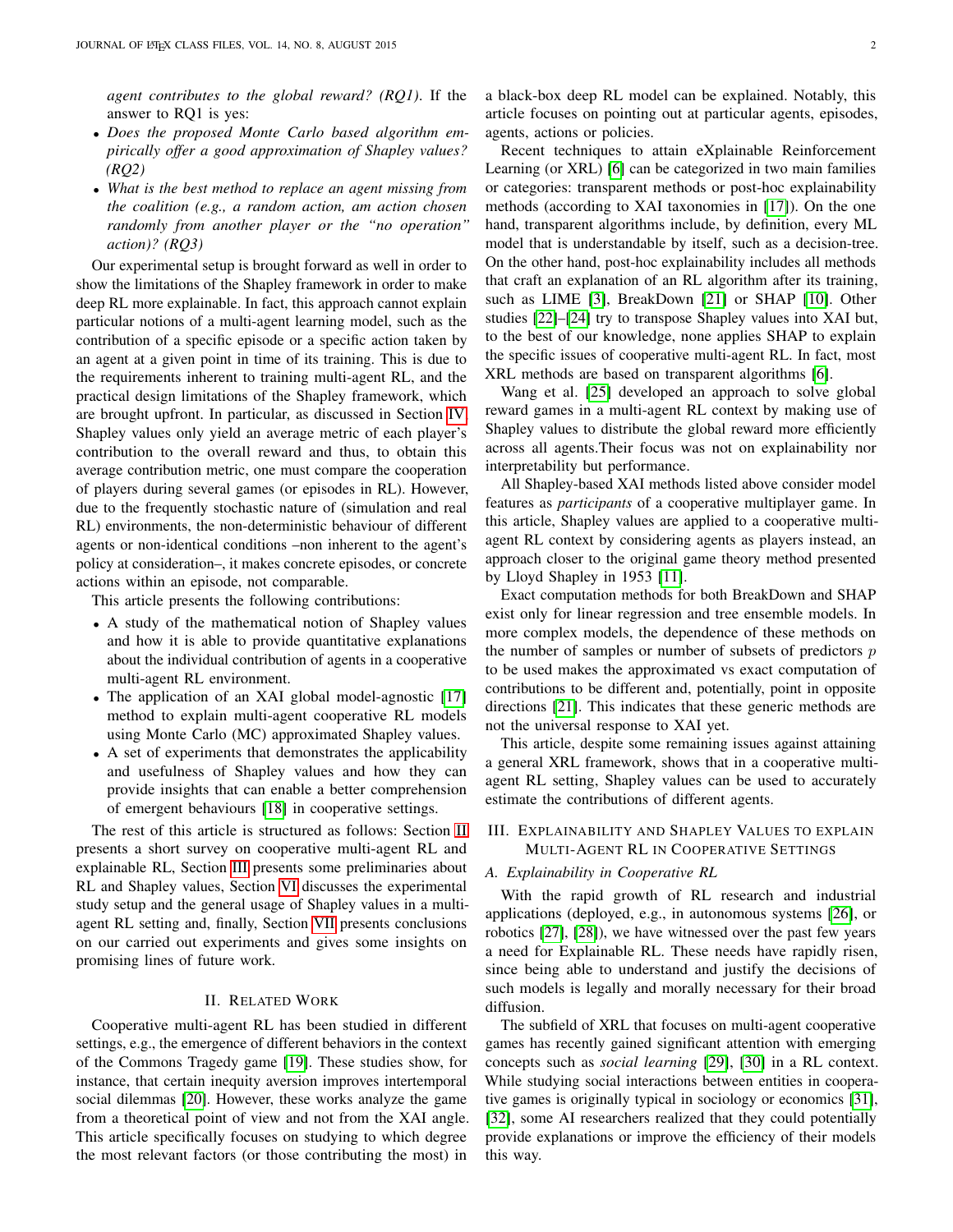Perolat et al. [\[19\]](#page-10-12) sought to conduct new behavioral experiments using RL agents in video-game-like cooperative environments instead of human subjects. More accurately, they studied games which put the emphasis on common-pool resources (CPR). They found that agents learn new emergent behaviors and that some strategies can arise when some agents are excluded from the CPR. In addition, they came up with metrics that quantify social outcomes such as sustainability, equality, peace or efficiency for RL models.

Following the same direction, Jaques et al. [\[33\]](#page-10-25) proposed a framework to achieve better coordination and communication among agents by rewarding agents on the basis of causal influence (i.e., actions leading to big changes in other agents' behavior). Their empirical results show that agents that choose their actions carefully in order to influence others lead to better coordination and thus, better global performance in socially challenging settings where cooperation is paramount.

Exploring this aspect further, Ndousse et al. [\[34\]](#page-10-26) analyzed the behavior of independent RL agents in multi-agent environments and found out that model-free agents do not use social learning. Thus, they introduce a model-based auxiliary loss that allows agents to learn from other well-performing agents to improve themselves. In addition to outperforming the experts, these agents were also able to achieve better zeroshot performance than those which did not rely on social learning when transferred to another task.

However, even if these works managed to extract useful information from studying social interactions between agents, the literature lacks a general framework that could automatically provide explanations about the level of performance of each agent and their added value in the cooperative game, such as SHAP [\[10\]](#page-10-3) does for the features of a ML model.

## <span id="page-2-2"></span>*B. Shapley Values and RL in Cooperative Settings*

Shapley values originate from game theory. They evaluate importance in terms of contribution of each participant in a cooperative game, in order to help split a shared payout in a fair way [\[11\]](#page-10-4). The concept which is key here is to be able to form "coalitions" (or subsets) of players in order to measure the performance of each player in every possible team situation (for instance, "player A", "player A and player B" or "player B and player C").

Formally, a coalitional game  $C = (N, v)$  is defined by a set N of players with  $|N| = n$  (the number of players) and a function  $v$ , that maps a coalition of players  $S$  to a real number, corresponding to the total expected sum of payouts the members of S can obtain through cooperation:  $v: 2^N \Rightarrow \mathbb{R}$ , where  $v(\emptyset) = 0$  and  $\emptyset$  is the empty set. Thus, v is denominated the gain function of the considered game.

The idea is to quantify how much players cooperate in a coalition and how much profit they from this cooperation [\[35\]](#page-10-27). According to the Shapley value definition [\[11\]](#page-10-4), the contribution added by player i in a coalition S in a coalitional game  $(N, v)$ is given by Eq. [1:](#page-2-0)

<span id="page-2-0"></span>
$$
\phi_i(v) = \sum_{S \subseteq N \setminus \{i\}} \frac{|S|!(n-|S|-1)!}{n!} (v(S \cup \{i\}) - v(S)) \tag{1}
$$

A more interpretable equivalent formula to express the Shapley value for player  $i$ , rewritten with binomial coefficients [\[36\]](#page-10-28), is:

<span id="page-2-1"></span>
$$
\phi_i(v) = \frac{1}{n} \sum_{S \subseteq N \setminus \{i\}} \binom{n-1}{|S|}^{-1} (v(S \cup \{i\}) - v(S)) \tag{2}
$$

In summary, the Shapley value of a feature (or *player*) is the mean marginal contribution (the term:  $v(S \cup \{i\}) - v(S)$ in [\(2\)](#page-2-1)) of all possible coalitions, or average change in the prediction that the coalition already in the room receives when the feature value joins them. It satisfies desirable properties [\[11\]](#page-10-4), [\[37\]](#page-10-29) lacking in other XAI techniques: *Efficiency* (the sum of the Shapley values of all players equals the shared payout of the grand coalition), *Dummy, or dummy feature* [\[35\]](#page-10-27), [\[37\]](#page-10-29) (if a feature does not change the predicted value, –e.g., the RL global reward– regardless of which coalition of feature values it is added to, then its Shapley value is equal to zero), *Symmetry* (the contributions of two feature values should be the same if they contribute equally to all possible coalitions) and *Linearity* (the contribution of a coalition of features should be the sum of the individual contributions of the features that compose the coalition).

Shapley values must be interpreted as follows: it is the average contribution of a feature to the prediction in different coalitions. Note that it is not the difference in prediction when a feature would be removed from the model [\[35\]](#page-10-27). As shown in Eq. [1,](#page-2-0) for  $|N| = n$  players, the exact computation of Shapley values for a specific participant requires computing the average of  $2^{n-1}$  possible coalitions, which is computationally expensive, especially when considering all players. Therefore, this would mean computing  $n(2^{n-1})$  coalitions in total to obtain values for all players. While this value can be reduced to  $2^n$  coalitions (for all players, if the algorithm is optimized to avoid computing the same coalition multiple times), the cost remains exponential with respect to the number of players. In fact, the number of agents in RL environments can vary greatly from a few [\[15\]](#page-10-8), [\[16\]](#page-10-9) to hundreds [\[38\]](#page-10-30) where exact Shapley values are prohibitively expensive to compute. Furthermore, estimating Shapley values in a stochastic RL environment requires sampling multiple episodes in order to estimate all marginal contributions, which further worsens the computational cost.

In terms of computational efficiency, assuming that simulating a game is done in constant time  $O(1)$ , finding the exact solution to this problem becomes difficult, as the number of coalitions exponentially increases as more features are added. Despite Shapley value computation being an NP-hard problem [\[39\]](#page-10-31), Shapley distributes the feature attribution fairly, i.e., allowing contrastive explanations. For instance, it permits the comparison of a prediction to another feature subset prediction, or a single data point.

In spite of the broad applicability of Shapley values, they have some theoretical limitations. In particular, Shapley values are only a way to obtain an average metric of each player's contribution to the overall reward (i.e., *payout*). In order to obtain this average metric one must compare the cooperation of players during several games (or episodes in RL). As a consequence, it obviously cannot explain the contribution of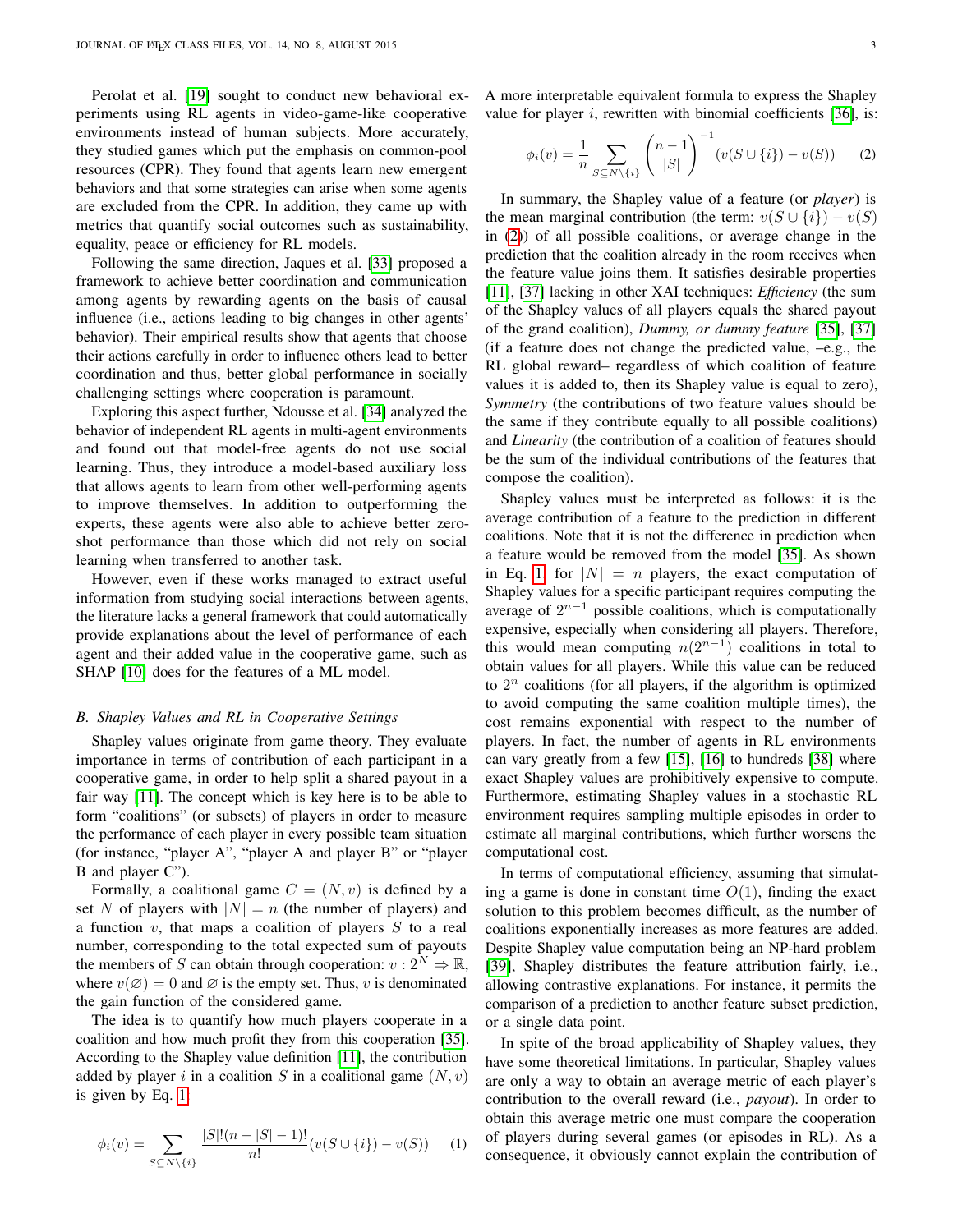a concrete single episode to the learning process nor explain one specific action taken by a player.

## <span id="page-3-1"></span>IV. MONTE CARLO APPROXIMATION OF SHAPLEY VALUES

Since the complexity of computing Shapley values grows exponentially with respect to the number of players (as discussed in Section [III-B\)](#page-2-2), in order to keep the computation time manageable, contributions can be computed for only a subset of all possible coalitions. The Shapley value  $\phi_i(v)$  can be approximated by Monte Carlo sampling in order to apply it to any type of classification or regression model *f* [\[40\]](#page-10-32) as follows:

<span id="page-3-2"></span>
$$
\hat{\phi}_i(\hat{f}) = \frac{1}{M} \sum_{m=1}^{M} (\hat{f}(x_{+i}^m) - \hat{f}(x_{-i}^m)) \approx \phi_i(\hat{f})
$$
\n(3)

where  $\hat{f}(x_{+i}^m)$  is the model prediction (or *gain function* in game theory) for input  $x$  with a random number of feature values replaced by feature values from a random data point, except for the respective value of feature  $i$ , and  $M$  is the number of marginal contributions to estimate in order to compute the Shapley value for one feature. The value  $x_{-i}^m$  is almost identical to the last one, but the value  $x_i^m$  is also taken from this randomly sampled data point.

In this work, our contribution consists of adapting Eq. [3](#page-3-2) to the multi-agent RL setting, by replacing input features with agent actions. While in Eq. [3,](#page-3-2)  $\hat{f}$  is the function approximated by a classification or regression model  $[40]$ , f is instead considered to represent the global reward obtained by agents from a random subset (or coalition) of all agents on a sample episode. This leads to the following reformulation of Shapley value:

<span id="page-3-5"></span>
$$
\hat{\phi}_i^{RL}(r) = \frac{1}{M} \sum_{m=1}^{M} (r_{+i}^m - r_{-i}^m) \approx \phi_i(r)
$$
\n(4)

where  $r_{+i}^m$  corresponds to the global reward obtained by simulating one sample episode with a random subset of players where player *i* is present, and  $r_{-i}^m$  is the global reward obtained by simulating one episode with the same subset than in  $r_{+i}^m$ , except that the current player  $i$  has been removed from the subset.

Three approaches to exclude players from a coalition (i.e., let the absent player take "substitute" actions) are explored:

- a. *Replace*: A missing agent's actions are replaced by those of a randomly chosen player among the trained agents which are present in the coalition (and ideally with the same role as the missing one). This is the direct translation from the standard application of Shapley values in ML [\[10\]](#page-10-3) (against the traditional use in game theory where it is often possible to completely remove a player) since they replace missing feature values by ones randomly selected among present (non-zero) features.
- b. *Random*: Letting the absent player act by taking random actions.
- c. *NoOp*: Replacing the actions of the missing agent by "noop" (no operation), i.e., letting the agent do nothing, and not move.

The estimation of the Shapley value is repeated for each player. Thus, the algorithm must roll out  $2M$  times per player  $(2Mn)$  roll outs in total, where n is the total number of players in the game). At the end of the process, one Shapley value per agent policy is obtained, indicating each player's average contribution to the grand coalition global reward (i.e., the reward collectively obtained by all agents working simultaneously) on the sampled episodes (as in Monte Carlo method, Algorithm [1\)](#page-3-3). Hence the complexity of this method only depends on M  $(O(M))$  as illustrated in Table [II.](#page-4-0) The Shapley value estimation [\[40\]](#page-10-32) in Eq. [3](#page-3-2) allows the model to conclude, for instance, "On average, the contribution of Player 1 to the team has an impact of +0.6 on the global reward". This allows us to quantify and rank how relevant each player is in terms of cooperation and contribution to the overall common goal. Algorithm [1](#page-3-3) describes the process to estimate Shapley values via Monte Carlo sampling of coalitions of players:

Algorithm 1 Monte Carlo approximation of Shapley values applied to a multi-agent RL context with shared payout

| <b>Input:</b> List: agents                                               |  |  |  |  |  |
|--------------------------------------------------------------------------|--|--|--|--|--|
| <b>Input:</b> Integer: $M$ (number of coalition permutations to be used) |  |  |  |  |  |
| <b>Output:</b> List: <i>shapley values</i>                               |  |  |  |  |  |
| 1: shapley values $\leftarrow \text{empty list}()$                       |  |  |  |  |  |
| 2: for $i \leftarrow 1$ to length(agents) do                             |  |  |  |  |  |
| $marginal$ contributions $\leftarrow \text{empty list}()$<br>3:          |  |  |  |  |  |
| 4:<br>for $m \leftarrow 1$ to M do                                       |  |  |  |  |  |
| 5:<br>$coal_i \leftarrow sample\_coalition(agents[i])$                   |  |  |  |  |  |
| $coal\_no_i \leftarrow remove\_from\_list(coul_i, agents[i])$<br>6:      |  |  |  |  |  |
| $r_{+i} \leftarrow$ rollout(coal_i)<br>7:                                |  |  |  |  |  |
| $r_{-i} \leftarrow$ rollout(coal i)<br>8:                                |  |  |  |  |  |
| $add\_to\_list(marginal\_contributions, (r_{+i} - r_{-i}))$<br>9:        |  |  |  |  |  |
| 10:<br>end for                                                           |  |  |  |  |  |
| 11:<br>$shapley\_value_i \leftarrow mean(marginal\_contributions)$       |  |  |  |  |  |
| add to list(shapley values, shapley value i)<br>12:                      |  |  |  |  |  |
| $13:$ end for                                                            |  |  |  |  |  |
| 14: <b>return</b> <i>shapley values</i>                                  |  |  |  |  |  |

<span id="page-3-3"></span>In Section [II](#page-1-0) and with the Shapley value estimation in Eq. [3,](#page-3-2) different approaches to apply Shapley values as an XAI method were presented. While it is possible to use the notion of contribution on classification or regression model predictions, it is also possible to use it on an RL reward *r* as a final *payout* that needs to be explained. The analogy could also be easy to understand if we were to use a value function–as in [\[25\]](#page-10-17)–instead of roll outs, to evaluate each player's contribution. However, with this generic approach of using reward as a payout, it becomes intuitive: the more a player (i.e., feature in XAI) is important, the more its presence will lead to a higher reward on average. This *contribution ranking scheme*–computed by making coalitions of agents to estimate marginal contributions on the mean final reward–can be used to rank agents in order of average importance in the team, as explained above. This is the approach presented in this article.

#### V. EXPERIMENTAL STUDY

#### <span id="page-3-4"></span><span id="page-3-0"></span>*A. Context and Hypotheses*

A straightforward application of Shapley values to endow an AI model with a notion of explainability consists of considering the features of a model as participants of a cooperative game, and the final prediction as the shared payout [\[10\]](#page-10-3), [\[41\]](#page-10-33). Computing the Shapley value of each feature provides us with its *weight* in the final decision.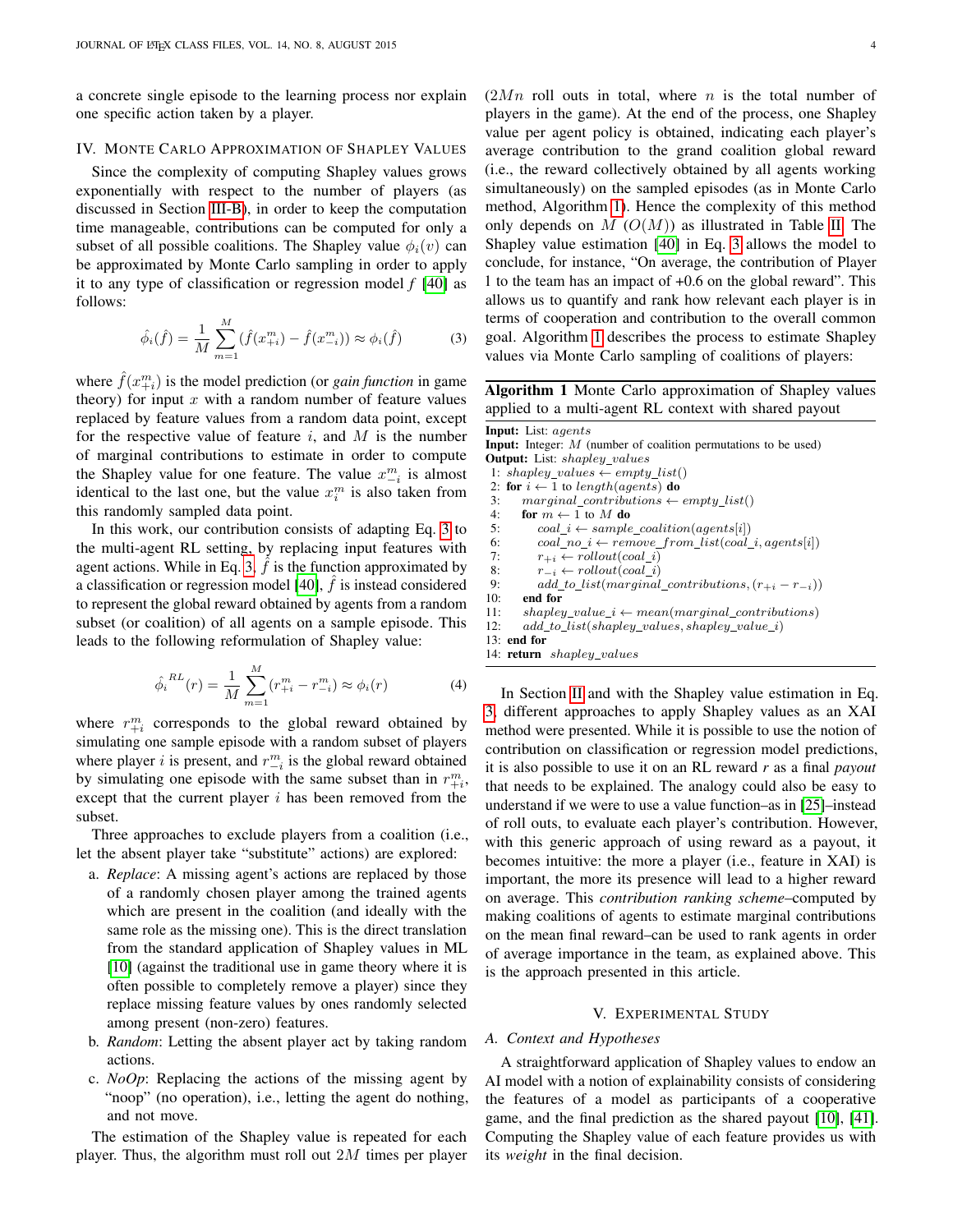In this setup, our aim is to explain a deep multi-agent RL model using Shapley values to determine the contribution of each agent to the group's global reward. The participants of the cooperative game will be agents, and the shared payout the global reward obtained by the agents at the end of an episode. By using the sampling described in Section [IV](#page-3-1) to estimate the Shapley value for each agent, it can be expected that each agent would obtain a Shapley value proportional to its contribution to the collaborative task. It would then be possible to answer the research questions defined in Section [I](#page-0-0) (RQ1, RQ2, RQ3).

Experiments were conducted  $\frac{8}{3}$  using two multi-agent RL environments and three different RL algorithms:

- *Multiagent Particle* (Predator Prey scenario) [\[15\]](#page-10-8): A light environment with continuous observations and a discrete action space. Predator-Prey scenario was evaluated with three predators and a single prey. In this scenario, the prey is faster and aims to avoid being caught by predators. The prey is positively rewarded when escaping predators, and negatively rewarded when caught, and vice versa for predators. Both types of agents are rewarded negatively when trying to overpass the screen boundaries or hitting an obstacle. As it was done by the authors of Multiagent Particle [\[15\]](#page-10-8), the prey was trained using the DDPG [\[42\]](#page-10-34) algorithm  $\frac{8}{3}$  whereas predators were trained using MADDPG  $[15]$ <sup>[§](#page-4-3)</sup>. For this scenario, 5 different models with the same hyperparameters were trained in order to obtain meaningful values despite the stochastic nature of MADDPG, as suggested in [\[43\]](#page-10-35) and detailed in the Appendix.
- *Sequential Social Dilemmas* (*Harvest* scenario) [\[16\]](#page-10-9): Another light environment with continuous observations and discrete actions that proposes scenarios emphasizing social interactions and cooperation between agents. In the *Harvest* scenario, agents must cooperate to harvest the maximum number of apples, while being careful to not "kill" apple trees by collecting all apples they contain, as this would prevent this tree from spawning apples further. As it was done by the authors of Sequential Social Dilemmas open source implementation of the environment [\[44\]](#page-10-36), all agents were trained using the Asynchronous Advantage Actor-Critic (A3C)  $[1]^{\$}$  $[1]^{\$}$  algorithm. The best reported hyperparameters and training protocol showcased in [\[33\]](#page-10-25), [\[44\]](#page-10-36) were used.

Two experiments were conducted on the Predators-Prey scenario: 1) Using default settings provided by the authors of the environment [\[15\]](#page-10-8) (to verify RQ1, RQ2 and RQ3), and 2) with different speeds for each predator (to further confirm RQ1 and RQ2). Speeds used on each experiment are presented in Table [I.](#page-4-5) For *Harvest*, three experiments were also conducted: first, the Shapley values of a simple model trained with 6 agents using the default settings suggested by [\[33\]](#page-10-25), [\[44\]](#page-10-36) were computed to further investigate RQ1 and, especially, determine the minimal number of agents required for this task. Then, Shapley values were recomputed using the same model but modified according to information extracted from the Shapley analysis obtained during the first experiment, in order to confirm the validity of such information. In addition, social outcome metrics from [\[19\]](#page-10-12) are reported to have a more fine-grained view of the payout notion (instead of merely a global reward). The following metrics were implemented:

- *Efficiency* (Eq. [5\)](#page-4-6): Measures the total sum of all rewards obtained by all agents.
- *Equality* (Eq. [6\)](#page-4-7): Measures the statistical dispersion intended to represent inequality (Gini coefficient [\[45\]](#page-10-37)).
- *Sustainability* (Eq. [7\)](#page-4-8): Defined as the average time  $t_s \in t$ at which rewards are collected.

Considering N independent agents, let  $\{r_t^i | t = 1, ..., T\}$  be the sequence of rewards obtained by the i-th agent over an  $\sum_{t=1}^{T} r_t^i$ . Thus, the equations describing the social metrics are episode of duration T timesteps. Its return is given by  $R^i =$ as follows:

<span id="page-4-6"></span>Efficiency 
$$
U = \mathbb{E}[\frac{\sum_{i=1}^{N} R^{i}}{T}]
$$
 (5)

<span id="page-4-7"></span>Equality 
$$
E = 1 - \frac{\sum_{i=1}^{N} \sum_{j=1}^{N} |R^i - R^j|}{2N \sum_{i=1}^{N} R^i}
$$
 (6)

<span id="page-4-8"></span>
$$
\text{Sustainability } S = \mathbb{E}[\frac{1}{N} \sum_{i=1}^{N} t^i], \text{where } t^i = \mathbb{E}[t | r^i_t > 0] \tag{7}
$$

Finally, additional experiments were executed on different *Harvest* checkpoints to explore how agents cooperate. Each experiment will be detailed in the subsections below.

<span id="page-4-5"></span>Table I: Speed settings for each agent used in Experiment 1 and 2 (RQ1, RQ2, RQ3), conducted on the Predator-Prey setting of Multiagent Particle [\[15\]](#page-10-8).

|                        |               | Prev Pred. 1 (slow) Pred. 2 (medium) Pred. 3 (fast) |     |
|------------------------|---------------|-----------------------------------------------------|-----|
| Speed in exp. $#1$ 1.3 | 1.0           | 1.0                                                 | 1.0 |
| Speed in exp. $#2$ 1.3 | $0.2^{\circ}$ | 0.8                                                 | 2.0 |

<span id="page-4-0"></span>Table II: Table reporting Shapley value computation times for the Harvest [\[44\]](#page-10-36) experiments (5 agents) run on a 6-core AMD Ryzen 5 5600X CPU, using Algorithm [1.](#page-3-3) Computation time grows proportionally to M.

| M                | 100              | 500              | 1000              |
|------------------|------------------|------------------|-------------------|
| Computation time | $\approx$ 1 hour | $\approx$ 5 hour | $\approx$ 10 hour |

## *B. Experiment 1: Agents with Identical Settings in Multiagent Particle*

*1) Environment Settings:* The goal of this experiment is to answer RQ1 and RQ2 (Section [I\)](#page-0-0), i.e., whether the Shapley values of predator agents correlate with the number of times they catch the prey, and whether these are a close approximation to the exact Shapley values.

First, when training a model of three predators using default settings on the Predator-Prey scenario, one could think that each predator should provide a similar contribution, as predators do not have significant differences on their speed, action space or training method. However, in contrast to this assumption, statistics in Figure [1](#page-5-0) show that the performance of each predator

<span id="page-4-1"></span><sup>§</sup>The repository linking to our experiments can be found here: [https://github.](https://github.com/Fabien-Couthouis/XAI-in-RL) [com/Fabien-Couthouis/XAI-in-RL](https://github.com/Fabien-Couthouis/XAI-in-RL)

<span id="page-4-3"></span><span id="page-4-2"></span><sup>§</sup>DDPG implementation from repository<https://github.com/openai/maddpg/> §MADDPG implementation:<https://github.com/openai/maddpg/>

<span id="page-4-4"></span><sup>§</sup>A3C implementation:<https://github.com/ray-project/ray/tree/master/rllib>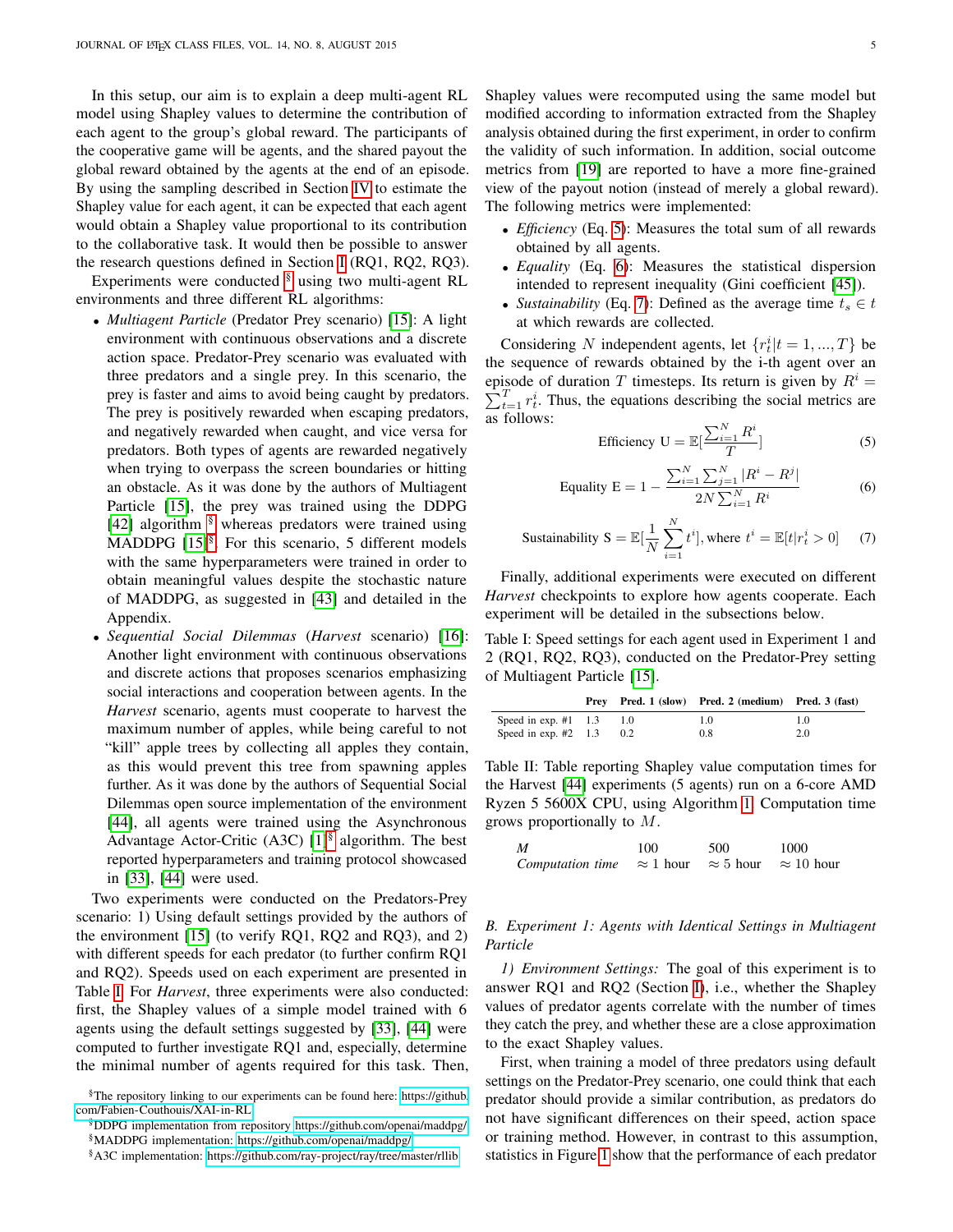agent (i.e., the number of times each predator catches the prey) varies significantly: Predator 3 has a larger contribution than Predator 1, which has a higher contribution than Predator 0. In fact, the trained MADDPG model developed a strategy on which Predator 3 and Predator 2 perform better than Predator 0 at catching the prey. This can be explained by the fact that MADDPG provides the same reward to all agents, instead of only rewarding the highest-contributing agent. This can bias the training, as explained in [\[25\]](#page-10-17). On the contrary, rewarding only the agent who contributed the most does not highlight or recognize team strategies where the contribution of every agent was critical to the shared payout.

<span id="page-5-0"></span>

Figure 1: Predator-Prey environment: Agents are endowed with the same speed. Left plot shows predator agents mean performance comparison out of 10,000 sample episodes over 5 different models (run 2,000 sample episodes each) while right plot presents the Monte Carlo estimation of Shapley values obtained for each predator agent (M=1,000; "random" player exclusion method; mean over 5 models).

*2) Shapley Values Analysis:* Figure [2](#page-5-1) shows Shapley values computed for each agent on each of the five models, over 1,000 sample episodes per model. This can be observed in a more convenient way in Figure [1,](#page-5-0) which shows Shapley values computed for each agent on a single model. As hypothesized, the decreasing order of agents' Shapley values is the following: Predator 2, Predator 1 and Predator 0. Thus, this first experiment supports RQ1, since Shapley values are able to correctly map contributions to agents usefulness in a cooperative multi-agent setting.

<span id="page-5-2"></span>*3) Comparison of Approximated Shapley Values with the Exact Shapley Values:* In this subsection, the Monte Carlo approximation of Shapley values is compared with the exact computation of Shapley values to verify RQ2. For that, Eq. [2](#page-2-1) is used to compute Shapley values: marginal contributions are estimated as the mean global reward obtained by the coalition of players over a high number of episodes–1,000 episodes in this experiment–using the player exclusion mechanisms in Section [IV.](#page-3-1) Indeed, a large number of samples is needed for each coalition due to the stochastic nature of the environment, which leads to high variance in results. As depicted in Fig. [2,](#page-5-1) Shapley values estimated by Monte Carlo sampling are very close to the real Shapley values. The difference of only 5% on average for all agents and models therefore supports RQ2. In addition, MC approach is simpler to implement and with a complexity that does not grow exponentially with the number of agents in the RL environment.

<span id="page-5-1"></span>

Figure 2: Predator-Prey environment, same agents' speeds. Comparison of MC approximation of Shapley values with the exact Shapley values. Each point relates to one of the 5 different models run.

## *C. Experiment 2: Introducing Variations in Agents Speeds in Multiagent Particle*

*1) Environment Settings:* This experiment introduces variations in the agent settings with the objective of disturbing the actual distribution of contributions between agents obtained in Experiment 1 and see if, as claimed in RQ1, this change will be reflected in the computed Shapley Values (i.e., the aim is to ensure that Shapley values correlate with the observed contributions). Thus, the speed of each predator will differ from the default one and so, it can be expected that the faster agent will catch the prey more often and contribute the most to the global reward. In this manner, our goal is to obtain a clear hierarchy between agents that correlates with Shapley Values so they reflect the agents' observed behavior coherently. The following speeds are arbitrarily set for each agent: Predator 0 (slow): 0.2, Predator 1 (medium): 0.8, Predator 2 (fast): 2.0. Statistics in Figure [3](#page-6-0) show the performance of each predator agent in terms of the number of times each predator catches the prey. As expected, the faster agent (Predator 3) presents a higher contribution than Predator 1, which exhibits a higher contribution than Predator 0 (the slowest). More precisely, the ranking in speed is reflected in the ranking of contributions , which is the ideal setting to test if the assumption in RQ1 is valid. In addition, the real Shapley values for these settings were also computed in order to further verify RQ2.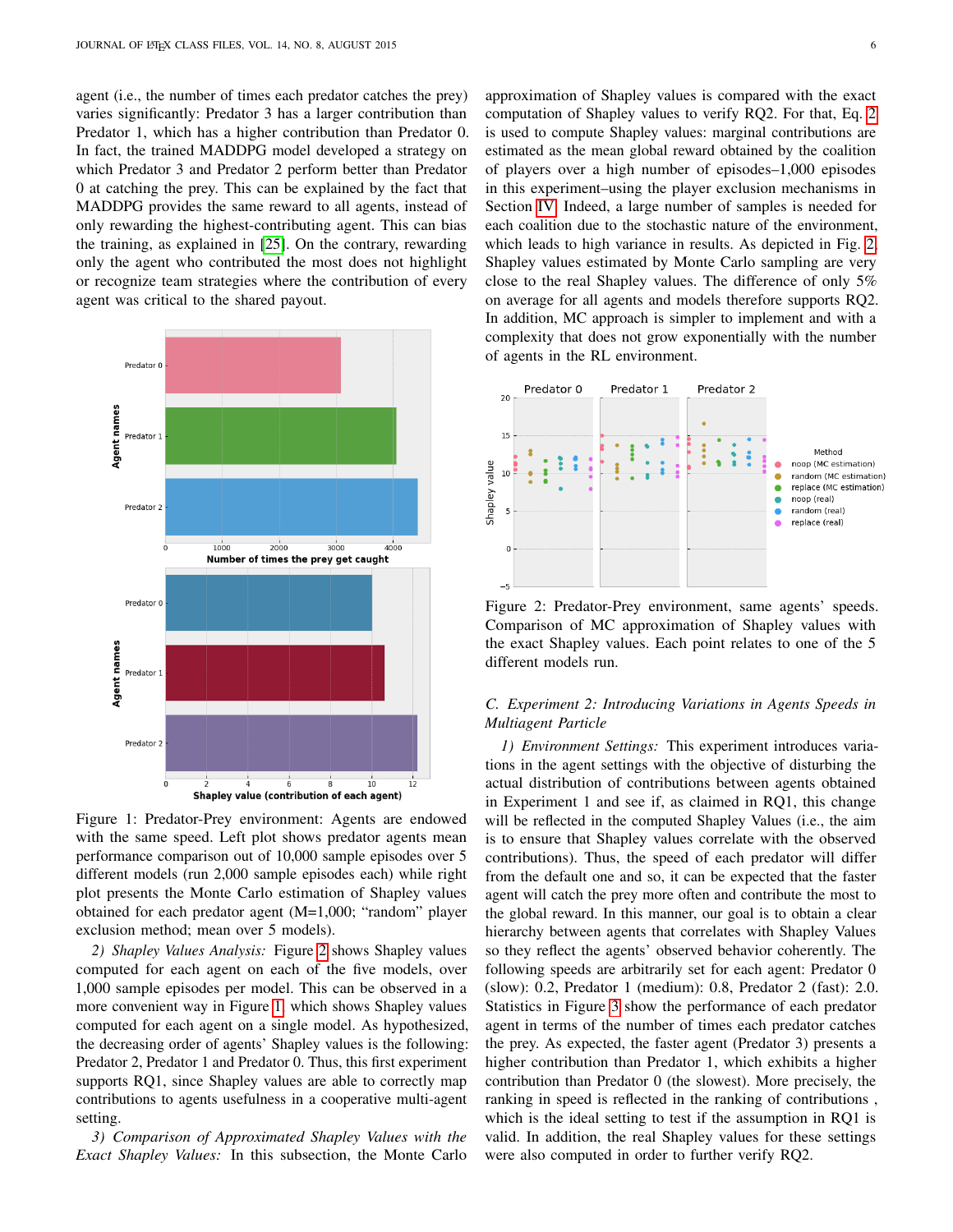<span id="page-6-0"></span>

Figure 3: Predator-Prey environment, variable agents' speeds. The left plot shows predator agents' performance comparison for 10,000 sample episodes and 5 different models (2,000 sample episodes for each of the five trained models) while the right plot presents the Monte Carlo estimation of Shapley values (M=1,000) for each predator agent (averaged over 5 model runs) with the *"random"* player exclusion option.

*2) Shapley Values Analysis:* Figure [5](#page-6-1) shows the Shapley values computed for each agent on each of the five models, over 1,000 sample episodes per model. This can be observed in a more convenient way in Figure [3,](#page-6-0) which shows the Shapley values computed for each agent on a single model. Following RQ1, the order of agents' Shapley values is the following: Predator 2, Predator 1, and finally Predator 0. These Shapley values accurately correlate with the number of times each of the agents caught the prey (see Figure [3\)](#page-6-0). In addition, as noticeable in Fig. [4,](#page-6-2) when making a single agent's speed vary, its Shapley value grows proportionally: the faster the agent is, the higher its Shapley value is. As expected, it makes sense, since it can more easily catch the prey, hence contributing more to the overall payout. Thus, this experiment further supports RQ1, since Shapley values accurately correlate to the exact (observed) distribution of contributions.

*3) Comparison of Approximated Shapley Values with Exact Shapley Values:* In this section, the same experiment as described in Subsection [V-B3](#page-5-2) was conducted to further verify RQ2. The Monte Carlo approximation of Shapley values was compared with the exact or complete computation of Shapley values. Here again, Fig. [5](#page-6-1) showcases that Shapley values estimated by Monte Carlo sampling (with  $M = 1,000$ ) are very close to the real ones with an average difference of 8% between

<span id="page-6-2"></span>

Figure 4: Predator-Prey environment, variable agents' speeds. Monte Carlo approximation of Shapley values (M=1,000) obtained by a single predator agent with respect to its speed.

the approximated values and the real ones for Predator 1 and Predator 2, when computed with the same replacement method. However, this percentage reaches 53% when considering only Predator 0, because its Shapley values are very close to 0 with a small standard deviation. Therefore, a small difference in value leads to a large difference in percentage. Therefore, approximated Shapley values are close to the real ones while being simpler to implement and with a complexity that does not grow with the number of agents in the RL environment, supporting RQ2 again.

<span id="page-6-1"></span>

Figure 5: Predator-Prey environment, variable agents' speeds. Comparison of the Monte Carlo approximation of Shapley values with the real Shapley values. Each point represents one of the five model runs..

## *D. Experiment 3: Explaining Agent Contribution in the Harvest Environment*

*1) Environment Settings:* In this experiment, the Monte Carlo Shapley Value computation method is applied to another multi-agent environment (i.e., *Harvest*). The goal here is to test this method in a more complex use case where it could prove useful to explain and extract insightful information from a trained model in which all agents share the same settings. This data is leveraged in order to attempt to further verify RQ1 (presented in Section [I\)](#page-0-0).

Default settings of *Harvest* were used: 6 agents trying to collect apples on a pre-configured map. At first glance, this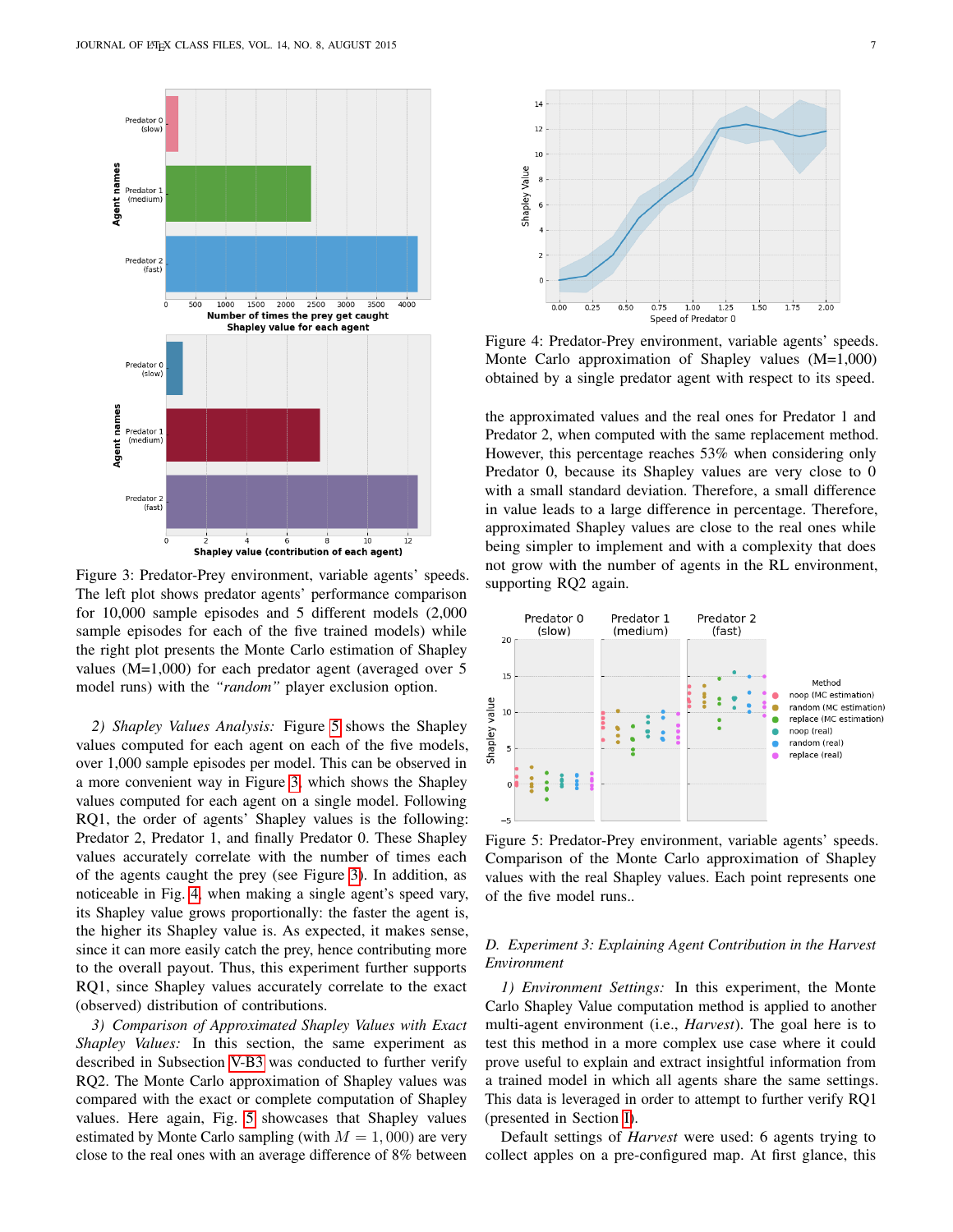seems quite a large number of agents for a map this small (39\*15, with 159 apples initially). Thus, one can hypothesize that some agents are superfluous, not contributing much to the global reward, and may even prevent other agents from elaborating effective strategies together, obstructing them in their movements.

<span id="page-7-1"></span>*2) Shapley Values Analysis:* First, Figure [6](#page-7-0) clearly highlights the fact that Agent 5 does not seem to bring much added value to the team (i.e., its Shapley value is close to 0) while all other agents seem to contribute a near equal amount to the global reward. In fact, while watching the agents play, it appears that Agent 5 is left unaccounted for, wandering on the map, not harvesting any apple and sometimes randomly hitting the map border, which grants it a negative reward. This may indicate that the default setting with 6 agents is unnecessary or unproductive: training only 5 agents could be enough to provide the same level of performance, will require less hardware and be less time consuming. Moreover, the fact that the first five agents contribute equally may prove that the *A3C* [\[1\]](#page-9-0) model found a satisfying solution to distribute tasks among agents, with the exception of Agent 5 who is left unaccounted for, maybe, and reasonably, because none of its actions could help increase the global reward. In conclusion,this synergy between agents, observed both in the obtained global reward and the nearly equal partition of Shapley values among agents, shows that agents are actually cooperating with each other.

<span id="page-7-0"></span>

Figure 6: Harvest environment: The left plot shows the Monte Carlo estimation of Shapley values obtained for each agent (M=1,000, "noop" action selection method). The right plot displays Shapley values computed over agents with the same settings but without Agent 5 present.

<span id="page-7-3"></span>

Figure 7: Harvest environment. Monte Carlo estimation of Shapley values  $(M=1,000)$  for each agent using each of the three agent substitution methods. The same settings were used for all agents.

*3) Following The Insight Given by Shapley Values:* In Subsection [V-D2,](#page-7-1) the Shapley values analysis indicated that Agent 5 does not contribute at all to solve the *Harvest* environment. Thus, it was decided to re-run the Shapley value computation on the same model; this time with Agent 5 removed (i.e., completely deactivated and not appearing in the environment map) to check, whether, as suspected, the global reward and agents' contribution remained the same. Figure [6](#page-7-0) shows that Shapley values distribution when Agent 5 is deactivated stays nearly identical to the previous setting where Agent 5 is included in the game. Some very minor variation in Shapley values can be attributed to stochasticity, since each estimation of Shapley values does not yield the exact same results every time. In addition, the global reward also remains stable at around 450 reward units. This means that removing Agent 5 did not have any negative effect on the game and corroborates our hypothesis that its participation was not productive. In conclusion, a valuable insight was successfully derived from the analysis of Shapley values, strengthening the validity of the hypothesis in RQ1.

*4) Social Outcome Metrics: Analysis of the Social Behavior Between Agents:* This section presents an analysis of how each social outcome metric (introduced in  $[19]$ <sup>[§](#page-7-2)</sup> (whose definitions are given in Subsection [V-A\)](#page-3-4) can be explained with our approach. The goal here is to further explore RQ1 and see whether agents leverage social learning and cooperate with each other in practice. Note that the social and sustainability metrics (as originally defined in [\[19\]](#page-10-12)) require credit assignment to be computed in a per-agent basis, while this is not the case for Shapley values, which only needs to be given a global reward.

For these experiments, over 100 training episodes were run, the three social outcome metrics presented above were computed, as well as the Shapley values (using Monte Carlo approximation and M=500), at different steps of the training (i.e., every 1,000 episodes), in order to analyze the evolution of those values during training. Results are presented in Figure [8.](#page-8-0) As the Efficiency metric is nothing else than the mean of

<span id="page-7-2"></span><sup>§</sup>The Peace metric, also presented in [\[19\]](#page-10-12), was not included because it relies on a specific mechanism (i.e., a *time-out* period during which a tagged agent cannot harvest apples anymore) that was deemed as of limited utility by the authors, since agents would learn very quickly not to use it.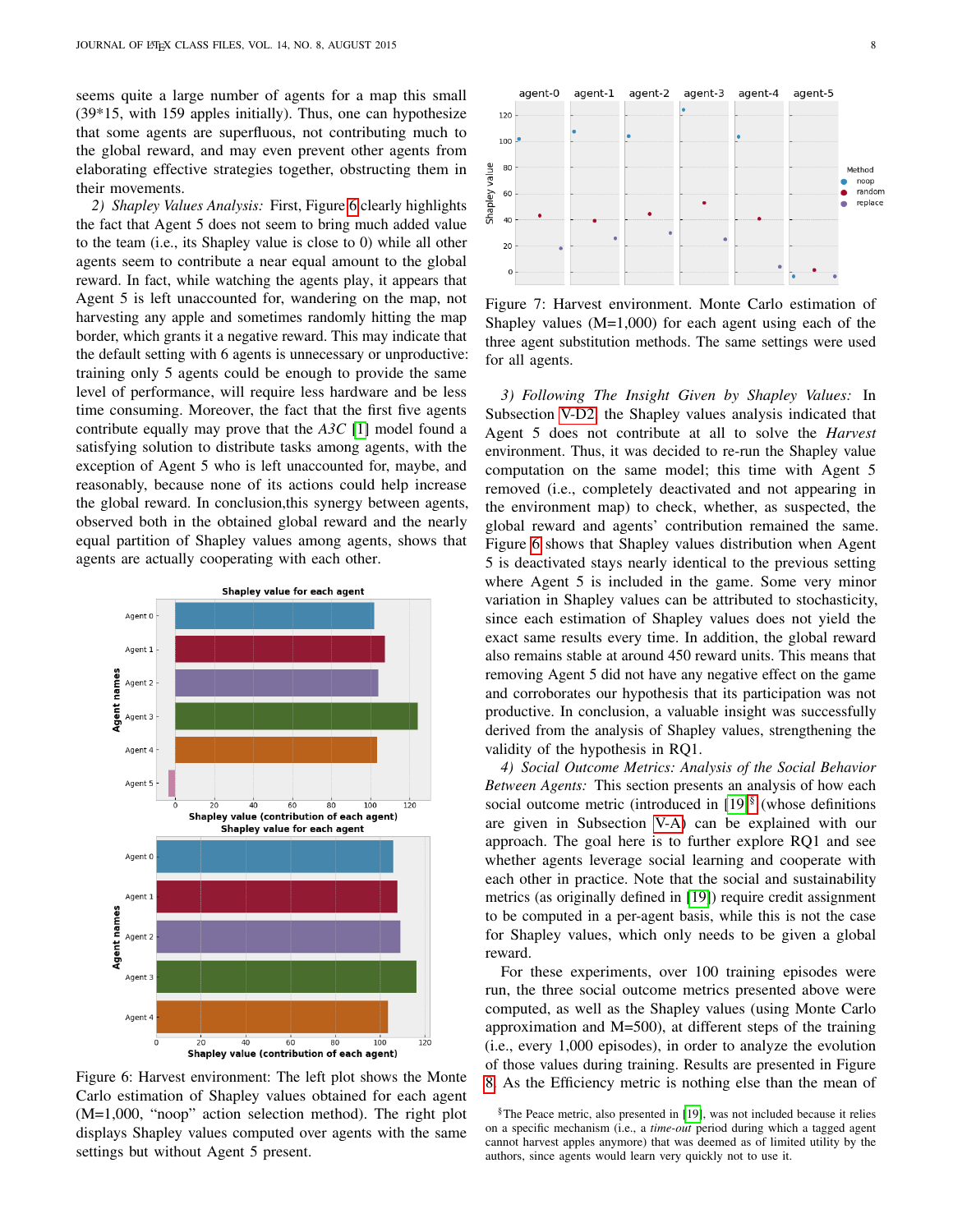<span id="page-8-0"></span>

Figure 8: Harvest environment: Evolution of the Shapley values and social metrics from [\[19\]](#page-10-12) over different training episodes with A3C model. From top to bottom are displayed the Shapley values (*noop* action selection method; MC estimation with M=500), the mean of those Shapley values of all agents, the efficiency, equality, and sustainability metrics.

the Shapley values (in expectation), it can be observed with no surprise that the mean of the Shapley values of all agents has the same evolution than the efficiency, and directly correlates with it. The slight differences, such as the peak at episode 4,000, are due to the stochastic nature of the environment, the choice of M in Monte Carlo approximation and number of episodes used to compute the metrics.

From previous experiment it can be concluded that the mean of Shapley values of all agents is a metric that explains the agent's afficiency and does not assume any credit assignment among agents. As stated in Equation [4,](#page-3-5) a shared global reward is enough. Equality evolves in the same manner (with a peak at episode 4,000 and a drop at episode 5,000). This metric decreases a bit at episode 2,000: this fall is not captured by the efficiency nor the mean of Shapley Values. However, while looking at the Shapley values of each agent in Figure [8,](#page-8-0) it is clear that agent 3 obtains a lower reward than other agents. Using the Shapley values of all agents, an explanation can thus be that the decrease in equality at episode 2,000 is caused by agent 3, which contributes little to the global reward (in comparison with other agents). It could not have been possible to explain this behavior using the equality metric in a shared global reward context and herein the value of applying Shapley analysis in this context. As Shapley values are computed using the global reward of the total team of agents, no link can be established between the sustainability metric and Shapley values. Especially because *sustainability* is defined as the average time (*time-step* in our use cases) at which rewards are collected, and this is independent from the value of these rewards.

This experiment showed that Shapley values can effectively capture both metrics; especially 1) if agents get high rewards (Efficiency) and 2) if rewards are shared equally among all agents (Equality). However, Shapley values cannot tell if agents are obtaining their reward continuously (i.e., displaying a *sustainable* behaviour). Contrarily to the social outcome metrics, Shapley values can be computed even though the reward is globally shared among agents. This is a huge advantage when the environment does not allow precise credit assignment.

#### *E. Choosing a Player Exclusion Method*

In this subsection, results gathered using the different player exclusion options (defined in Section [IV\)](#page-3-1) during the three experiments above are analyzed in order to answer RQ3.

When looking at Figures [2,](#page-5-1) [5](#page-6-1) and [7,](#page-7-3) it becomes clear that the three player exclusion mechanisms lead to Shapley values that, when considered individually, are coherent for the excluded agent with respect to the others. However, in the referential of a single agent, the standard deviation between their respective values is important. In particular, there is a significant gap between *noop* and the other two methods. Figure [7](#page-7-3) shows there is an average gap of 73.1 reward units between *noop* and *random player action*, while there is only an average gap of 20.5 reward units between *random* and *random player action*). This can be explained by the fact that randomly moving agents disturb the game significantly more than immobilized ones, as they can get negative rewards by hitting the map borders in *Multiagent Particle* or *killing* trees in *Harvest* (i.e., harvesting all apples that are contiguous). Thus, when using *random* or *replace* strategy, a majority of coalitions are "parasited" by these negative rewards that contribute towards lowering the global reward and lead to an overall lower Shapley value than the *noop* method (as observed in Figures [2,](#page-5-1) [5](#page-6-1) and [7\)](#page-7-3). Therefore,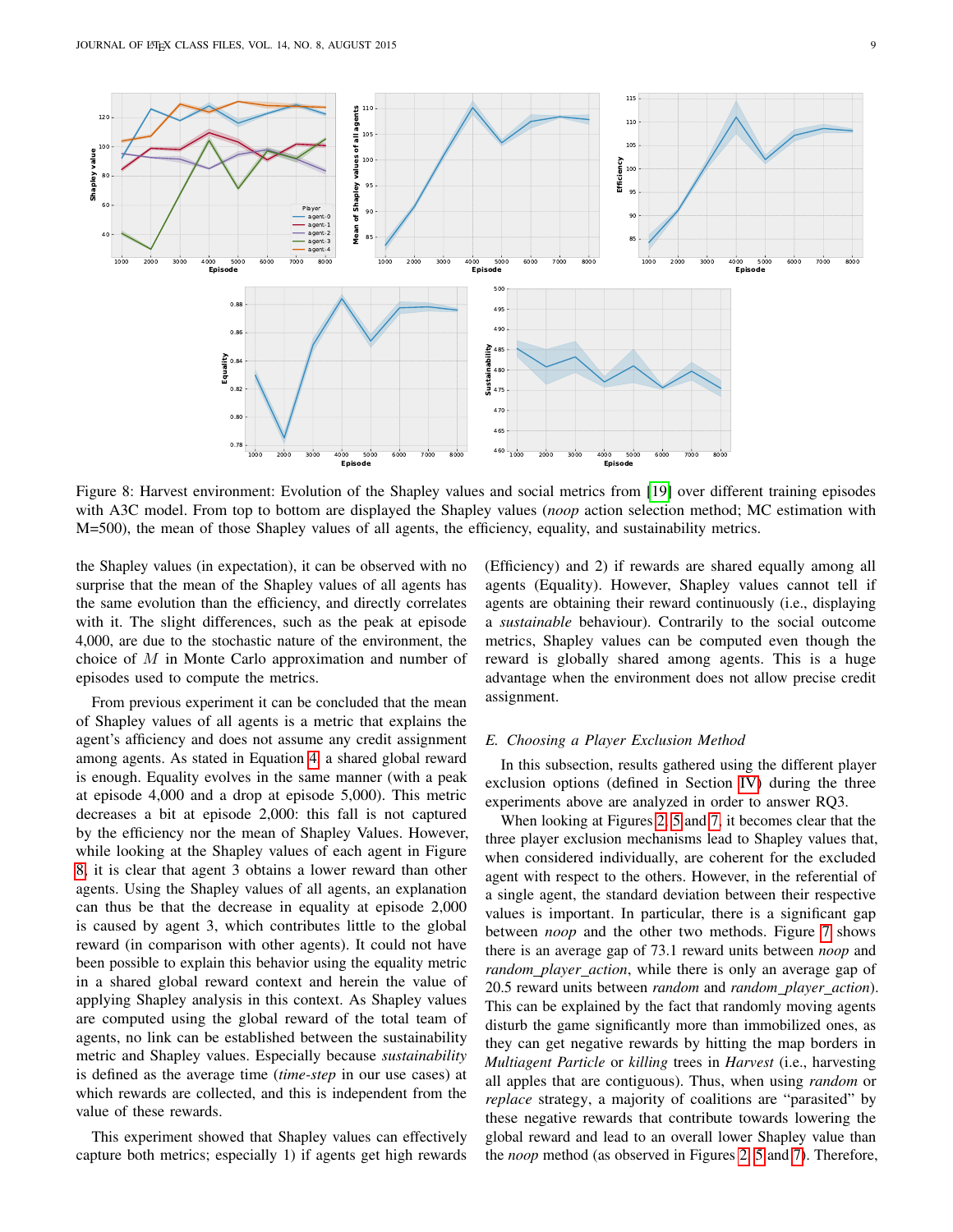in that context, *noop* action selection seems to be the most faithful method to get Shapley values assessing the agents' true contributions closely, and free from random and unwanted negative rewards.

#### VI. DISCUSSION

<span id="page-9-6"></span>This article demonstrated the usefulness of Shapley values and their Monte Carlo approximation for explaining RL models in cooperative settings. These values provide a form of explanation, i.e., continuous values that are understandable by researchers and developers, since they represent a portion of the reward value of the agents team, partitioned according to each agent's contribution. They could also provide explanations for the general public that may perceive them as an intrinsic "value" of each agent, making them accountable for the effectiveness of the system. Moreover, Shapley values could be a good way to detect biases in the training of an RL model, since they require analyzing the individual behavior of each agent and this could highlight disparities between their different strategies and abilities.

Concerning the player exclusion method to replace missing agents from a coalition, *noop* (no-operation) action seems to be the most neutral, and interaction-free method when the environment offers this possibility, since methods using a substitution mechanism mandated by random-selection of actions are prone to get high negative rewards and interfere in the game. Social interaction between agents was also explored and this investigation showed that Shapley values are able to effectively capture both *efficiency* and *equality* metrics, while they are still able to be computed even though the reward is globally shared between agents. This is a huge advantage when the environment does not enable fair individual-level credit assignment. In consequence, it can be asserted that Shapley Values are an effective way to explain the contributions of RL agents, and, to some extent, the relationships between them.

However, our approach is limited to multi-agent cooperative RL and, in its current form, cannot be applied to competitive and single-agent models. In addition, it cannot be used to explain an agent's actions, their sustainability in time, nor explain a specific episode of interest, as it only provides an average metric for the contribution of each agent in a cooperative game, with the total of Shapley values corresponding to the mean global reward of the grand coalition (i.e., the one containing all agents). Thus, it must be considered as a way to get a first ranking of contributions of agents in a model. Finally, while the Monte Carlo method to estimate Shapley values (see Section [IV\)](#page-3-1) is more efficient than computing the exact Shapley values, it still remains time consuming. Future work should seek to keep accurate value estimation of SHAP values while accelerating their computational approximation.

#### VII. CONCLUSION AND FUTURE WORK

<span id="page-9-7"></span>The three research questions were positively answered, with experiments conducted in two socially challenging multi-agent RL environments (*Harvest* from Sequential Social Dilemmas [\[16\]](#page-10-9), [\[44\]](#page-10-36) and *Particle Multiagent* [\[15\]](#page-10-8)) and two different RL algorithms (MADDPG [\[15\]](#page-10-8) and A3C [\[1\]](#page-9-0)). Experiments showed thatthe computation of Shapley values could be a potential

breakthrough elucidating understanding towards attaining multiagent XRL environments. They can efficiently assess the contribution of agents to the global reward in cooperative settings. They also provide insightful information about the agents' behaviour and their social interactions.

Nonetheless, numerous issues remain to be explained in future work. Different interpretations of Shapley values to further explain deep RL issues must be explored to increase the levels of explanation granularity. Robustness and reproducibility remain a critical issue for XRL (and XAI in a more general sense), and other statistical methods could prove very useful for that purpose, as presented in [\[46\]](#page-10-38)–[\[48\]](#page-10-39) (e.g., Winsorised or trimmed estimators). Moreover, Shapley values could also be combined with a robust model selection measure (such as the Lorenz Zonoids [\[22\]](#page-10-15)). Besides, Shapley values or other additive and non-additive methods could be used not only to explain the roles taken by agents when learning a policy to achieve a collaborative task, but also to detect defects in agents while training, or in the fed data. Furthermore, the dynamic nature of RL (vs. the static settings of most ML models where only a single data point needs to be explained) could be taken into account in order to create a novel approach that evaluates the contributions of agents through time (e.g. during evaluation time). Here, "temporal" Shapley values could be approximated with a model as in [\[25\]](#page-10-17). However, one of the main advantages of SHAP being a post-hoc XAI method (i.e., being agnostic to the RL algorithm) would be lost, as the Shapley prediction model would be dependent on the policy learning model used. Finally, a different contribution ranking scheme than the one presented in Section [IV](#page-3-1) could also be proposed (i.e., accounting for more complex objective metrics to better highlight the order of importance in the team). For instance, each set of observations per agent could be ranked in order of quality or average *didactic* importance in order to assess the learning agents more fairly, with respect to the quality of the data they were exposed to.

#### **REFERENCES**

- <span id="page-9-0"></span>[1] V. Mnih, A. P. Badia, M. Mirza, A. Graves, T. Lillicrap, T. Harley, D. Silver, and K. Kavukcuoglu, "Asynchronous Methods for Deep Reinforcement Learning," in *International Conference on Machine Learning*. PMLR, 2016, pp. 1928–1937.
- <span id="page-9-1"></span>[2] L. Espeholt, H. Soyer, R. Munos, K. Simonyan, V. Mnih, T. Ward, Y. Doron, V. Firoiu, T. Harley, I. Dunning *et al.*, "Impala: Scalable Distributed Deep-RL with Importance Weighted Actor-Learner Architectures," in *International Conference on Machine Learning*. PMLR, 2018, pp. 1407–1416.
- <span id="page-9-2"></span>[3] M. T. Ribeiro, S. Singh, and C. Guestrin, "'Why Should I Trust You?' Explaining the Predictions of any Classifier," in *Proceedings of the 22nd ACM SIGKDD International Conference on Knowledge Discovery and Data Mining*, 2016, pp. 1135–1144.
- <span id="page-9-3"></span>[4] S. El-Sappagh, J. M. Alonso, S. R. Islam, A. M. Sultan, and K. S. Kwak, "A Multilayer Multimodal Detection and Prediction Model based on Explainable Artificial Intelligence for Alzheimer's Disease," *Scientific Reports*, vol. 11, no. 1, pp. 1–26, 2021.
- <span id="page-9-4"></span>[5] U. Schlegel, H. Arnout, M. El-Assady, D. Oelke, and D. A. Keim, "Towards A Rigorous Evaluation of XAI Methods On Time Series," in *IEEE/CVF International Conference on Computer Vision Workshop (ICCVW)*, 2019, pp. 4197–4201.
- <span id="page-9-5"></span>[6] A. Heuillet, F. Couthouis, and N. Díaz-Rodríguez, "Explainability in Deep Reinforcement Learning," *Knowledge-Based Systems*, vol. 214, p. 106685, 2021. [Online]. Available: [http://www.sciencedirect.com/science/](http://www.sciencedirect.com/science/article/pii/S0950705120308145) [article/pii/S0950705120308145](http://www.sciencedirect.com/science/article/pii/S0950705120308145)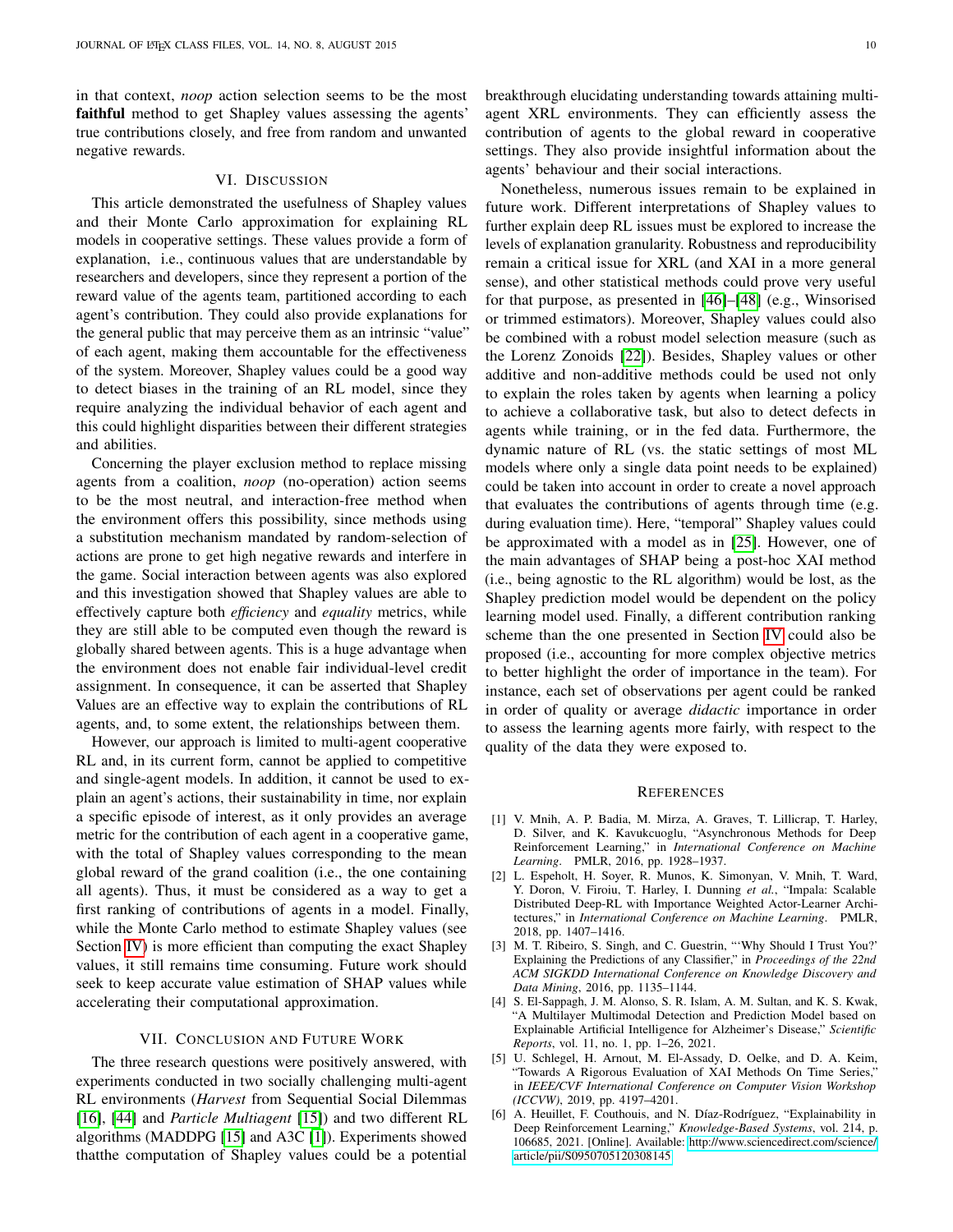- <span id="page-10-0"></span>[7] E. Puiutta and E. M. Veith, "Explainable Reinforcement Learning: A Survey," in *International Cross-Domain Conference for Machine Learning and Knowledge Extraction*. Springer, 2020, pp. 77–95.
- <span id="page-10-1"></span>[8] P. Madumal, T. Miller, L. Sonenberg, and F. Vetere, "Explainable Reinforcement Learning through a Causal Lens," in *Proceedings of the AAAI Conference on Artificial Intelligence*, vol. 34, no. 03, 2020, pp. 2493–2500.
- <span id="page-10-2"></span>[9] S. Greydanus, A. Koul, J. Dodge, and A. Fern, "Visualizing and Understanding Atari Agents," in *International Conference on Machine Learning*. PMLR, 2018, pp. 1792–1801.
- <span id="page-10-3"></span>[10] S. M. Lundberg and S.-I. Lee, "A Unified Approach to Interpreting Model Predictions," in *Proceedings of the 31st International Conference on Neural Information Processing Systems*, 2017, pp. 4768–4777.
- <span id="page-10-4"></span>[11] L. Shapley, "A Value for N-Person Games," *Contributions to the Theory of Games*, no. 28, pp. 307–317, 1953.
- <span id="page-10-5"></span>[12] A. Andres, E. Villar-Rodriguez, A. D. Martinez, and J. Del Ser, "Collaborative exploration and reinforcement learning between heterogeneously skilled agents in environments with sparse rewards," in *2021 International Joint Conference on Neural Networks (IJCNN)*, 2021, pp. 1–10.
- <span id="page-10-6"></span>[13] G. Hardin, "The Tragedy of the Commons," *Journal of Natural Resources Policy Research*, vol. 1, no. 3, pp. 243–253, 2009.
- <span id="page-10-7"></span>[14] M. Chica, J. M. Hernández, and J. Bulchand-Gidumal, "A Collective Risk Dilemma for Tourism Restrictions under the COVID-19 Context," *Scientific Reports*, vol. 11, no. 1, pp. 1–12, 2021.
- <span id="page-10-8"></span>[15] R. Lowe, Y. Wu, A. Tamar, J. Harb, P. Abbeel, and I. Mordatch, "Multi-Agent Actor-Critic for Mixed Cooperative-Competitive Environments," *Neural Information Processing Systems (NIPS)*, 2017. [Online]. Available: <https://arxiv.org/pdf/1706.02275.pdf>
- <span id="page-10-9"></span>[16] J. Z. Leibo, V. Zambaldi, M. Lanctot, J. Marecki, and T. Graepel, "Multi-Agent Reinforcement Learning in Sequential Social Dilemmas," in *Proceedings of the 16th Conference on Autonomous Agents and MultiAgent Systems*, ser. AAMAS '17. International Foundation for Autonomous Agents and Multiagent Systems, 2017, p. 464–473.
- <span id="page-10-10"></span>[17] A. B. Arrieta, N. Díaz-Rodríguez, J. Del Ser, A. Bennetot, S. Tabik, A. Barbado, S. García, S. Gil-López, D. Molina, R. Benjamins et al., "Explainable Artificial Intelligence (XAI): Concepts, Taxonomies, Opportunities and Challenges Toward Responsible AI," *Information Fusion*, vol. 58, pp. 82–115, 2020.
- <span id="page-10-11"></span>[18] K. K. Ndousse, D. Eck, S. Levine, and N. Jaques, "Emergent social learning via multi-agent reinforcement learning," in *International Conference on Machine Learning*. PMLR, 2021, pp. 7991–8004.
- <span id="page-10-12"></span>[19] J. Perolat, J. Z. Leibo, V. Zambaldi, C. Beattie, K. Tuyls, and T. Graepel, "A Multi-Agent Reinforcement Learning Model of Common-Pool Resource Appropriation," in *Proceedings of the 31st International Conference on Neural Information Processing Systems*, 2017, pp. 3646– 3655.
- <span id="page-10-13"></span>[20] E. Hughes, J. Leibo, M. Phillips, K. Tuyls, E. Duenez-Guzman, A. Castaneda, I. Dunning, T. Zhu, K. McKee, R. Koster *et al.*, "Inequity Aversion Improves Cooperation in Intertemporal Social Dilemmas," in *Advances in Neural Information Processing Systems 31*, vol. 31. Neural Information Processing Systems Foundation, Inc., 2018, pp. 1–11.
- <span id="page-10-14"></span>[21] M. Staniak and P. Biecek, "Explanations of Model Predictions with live and breakDown Packages," *The R Journal*, vol. 10, no. 2, pp. 395–409, 2018. [Online]. Available:<10.32614/RJ-2018-072>
- <span id="page-10-15"></span>[22] P. Giudici and E. Raffinetti, "Shapley-Lorenz Decompositions in eXplainable Artificial Intelligence," *SSRN Electronic Journal*, 01 2020.
- [23] D. Shim, Z. Mai, J. Jeong, S. Sanner, H. Kim, and J. Jang, "Online Class-Incremental Continual Learning with Adversarial Shapley Value, in *Proceedings of the AAAI Conference on Artificial Intelligence*, vol. 35, no. 11, 2021, pp. 9630–9638.
- <span id="page-10-16"></span>[24] M. Sundararajan and A. Najmi, "The Many Shapley Values for Model Explanation," in *International Conference on Machine Learning*. PMLR, 2020, pp. 9269–9278.
- <span id="page-10-17"></span>[25] J. Wang, Y. Zhang, T.-K. Kim, and Y. Gu, "Shapley Q-value: A Local Reward Approach to Solve Global Reward Games," in *Proceedings of the AAAI Conference on Artificial Intelligence*, vol. 34, no. 05, 2020, pp. 7285–7292.
- <span id="page-10-18"></span>[26] B. R. Kiran, I. Sobh, V. Talpaert, P. Mannion, A. A. Al Sallab, S. Yogamani, and P. Pérez, "Deep Reinforcement Learning for Autonomous Driving: A Survey," *IEEE Transactions on Intelligent Transportation Systems*, 2021.
- <span id="page-10-19"></span>[27] H. Nguyen and H. La, "Review of Deep Reinforcement Learning for Robot Manipulation," in *Third IEEE International Conference on Robotic Computing (IRC)*, 2019, pp. 590–595.
- <span id="page-10-20"></span>[28] T. Lesort, V. Lomonaco, A. Stoian, D. Maltoni, D. Filliat, and N. Díaz-Rodríguez, "Continual Learning for Robotics: Definition, Framework,

Learning Strategies, Opportunities and Challenges," *Information Fusion*, vol. 58, pp. 52–68, 2020.

- <span id="page-10-21"></span>[29] D. Lee, N. Jaques, J. C. Kew, D. Eck, D. Schuurmans, and A. Faust, "Joint attention for multi-agent coordination and social learning," *CoRR*, vol. abs/2104.07750, 2021. [Online]. Available: <https://arxiv.org/abs/2104.07750>
- <span id="page-10-22"></span>[30] K. Ndousse, D. Eck, S. Levine, and N. Jaques, "Multi-agent social reinforcement learning improves generalization," *arXiv e-prints*, pp. arXiv– 2010, 2020.
- <span id="page-10-23"></span>[31] J. Duffy and J. Ochs, "Cooperative Behavior and the Frequency of Social Interaction," *Games and Economic Behavior*, vol. 66, no. 2, pp. 785 – 812, 2009, special Section In Honor of David Gale. [Online]. Available: <http://www.sciencedirect.com/science/article/pii/S0899825608001395>
- <span id="page-10-24"></span>[32] A. M. Colman, "Cooperation, Psychological Game Theory, and Limitations of Rationality in Social Interaction," *The Behavioral and Brain Sciences*, vol. 26(2), p. 139–198, 2003.
- <span id="page-10-25"></span>[33] N. Jaques, A. Lazaridou, E. Hughes, C. Gulcehre, P. Ortega, D. Strouse, J. Z. Leibo, and N. De Freitas, "Social Influence as Intrinsic Motivation for multi-agent deep reinforcement learning," in *International Conference on Machine Learning*. PMLR, 2019, pp. 3040–3049.
- <span id="page-10-26"></span>[34] K. Ndousse, D. Eck, S. Levine, and N. Jaques, "Learning Social Learning," in *NeurIPS Workshop on Cooperative AI*, 2020. [Online]. Available:<https://arxiv.org/abs/2010.00581>
- <span id="page-10-27"></span>[35] C. Molnar, *Interpretable Machine Learning*, 2019, [https://christophm.](https://christophm.github.io/interpretable-ml-book/) [github.io/interpretable-ml-book/.](https://christophm.github.io/interpretable-ml-book/)
- <span id="page-10-28"></span>[36] *The Shapley Value: Essays in Honor of Lloyd S. Shapley*. Cambridge University Press, 1988. [Online]. Available: [http://www.library.fa.ru/files/](http://www.library.fa.ru/files/Roth2.pdf) [Roth2.pdf](http://www.library.fa.ru/files/Roth2.pdf)
- <span id="page-10-29"></span>[37] E. Friedman and H. Moulin, "Three Methods to Share Joint Costs or Surplus," *Journal of Economic Theory*, vol. 87, no. 2, pp. 275 – 312, 1999. [Online]. Available: [http://www.sciencedirect.com/science/article/](http://www.sciencedirect.com/science/article/pii/S0022053199925346) [pii/S0022053199925346](http://www.sciencedirect.com/science/article/pii/S0022053199925346)
- <span id="page-10-30"></span>[38] T. Chu, S. Qu, and J. Wang, "Large-Scale Multi-Agent Reinforcement Learning using Image-Based State Representation," in *IEEE 55th Conference on Decision and Control (CDC)*, 2016, pp. 7592–7597.
- <span id="page-10-31"></span>[39] U. Faigle and W. Kern, *The Shapley Value for Cooperative Games under Precedence Constraints*, ser. Memorandum. University of Twente, Faculty of Mathematical Sciences, 1992, no. 1025.
- <span id="page-10-32"></span>[40] E. Štrumbelj and I. Kononenko, "Explaining Prediction Models and Individual Predictions with Feature Contributions," *Knowledge and Information Systems*, vol. 41, no. 3, pp. 647–665, 2014. [Online]. Available: [https://moodle.telekom.ftn.uns.ac.rs/pluginfile.php/13342/mod](https://moodle.telekom.ftn.uns.ac.rs/pluginfile.php/13342/mod_folder/content/0/Feature%20importance%20paper.pdf?forcedownload=1) [folder/content/0/Feature%20importance%20paper.pdf?forcedownload=1](https://moodle.telekom.ftn.uns.ac.rs/pluginfile.php/13342/mod_folder/content/0/Feature%20importance%20paper.pdf?forcedownload=1)
- <span id="page-10-33"></span>[41] A. Tallón-Ballesteros and C. Chen, "Explainable AI: Using Shapley Value to Explain Complex Anomaly Detection ML-Based Systems," *Machine Learning and Artificial Intelligence: Proceedings of MLIS 2020*, vol. 332, p. 152, 2020.
- <span id="page-10-34"></span>[42] T. Lillicrap, J. J. Hunt, A. Pritzel, N. Heess, T. Erez, Y. Tassa, D. Silver, and D. Wierstra, "Continuous Control with Deep Reinforcement Learning," *CoRR*, vol. abs/1509.02971, 2016.
- <span id="page-10-35"></span>[43] P. Henderson, R. Islam, P. Bachman, J. Pineau, D. Precup, and D. Meger, "Deep Reinforcement Learning that Matters," in *Proceedings of the AAAI Conference on Artificial Intelligence*, vol. 32, no. 1, 2018.
- <span id="page-10-36"></span>[44] E. Vinitsky, N. Jaques, J. Leibo, A. Castenada, and E. Hughes, "An Open Source Implementation of Sequential Social Dilemma Games," [https://github.com/eugenevinitsky/sequential](https://github.com/eugenevinitsky/sequential_social_dilemma_games/issues/182)\_social\_dilemma\_ [games/issues/182,](https://github.com/eugenevinitsky/sequential_social_dilemma_games/issues/182) 2019, gitHub repository.
- <span id="page-10-37"></span>[45] C. Gini, "Variabilità e Mutabilità," Reprinted in Memorie di metodologica *statistica (Ed. Pizetti E*, 1912.
- <span id="page-10-38"></span>[46] P. J. Huber, *Robust statistics*. John Wiley & Sons, 2004, vol. 523.
- [47] R. A. Maronna, R. D. Martin, V. J. Yohai, and M. Salibián-Barrera, *Robust Statistics: Theory and Methods (with R)*. John Wiley & Sons, 2019.
- <span id="page-10-39"></span>[48] F. R. Hampel, E. M. Ronchetti, P. J. Rousseeuw, and W. A. Stahel, *Robust Statistics: The Approach based on Influence Functions*. John Wiley & Sons, 2011, vol. 196.

#### **ACKNOWLEDGEMENTS**

We thank Frédéric Herbreteau, Adrien Bennetot and Léo Heidelberger for their help and support. N. Díaz-Rodríguez is currently supported by the Spanish Government Juan de la Cierva Incorporación contract (IJC2019-039152-I).